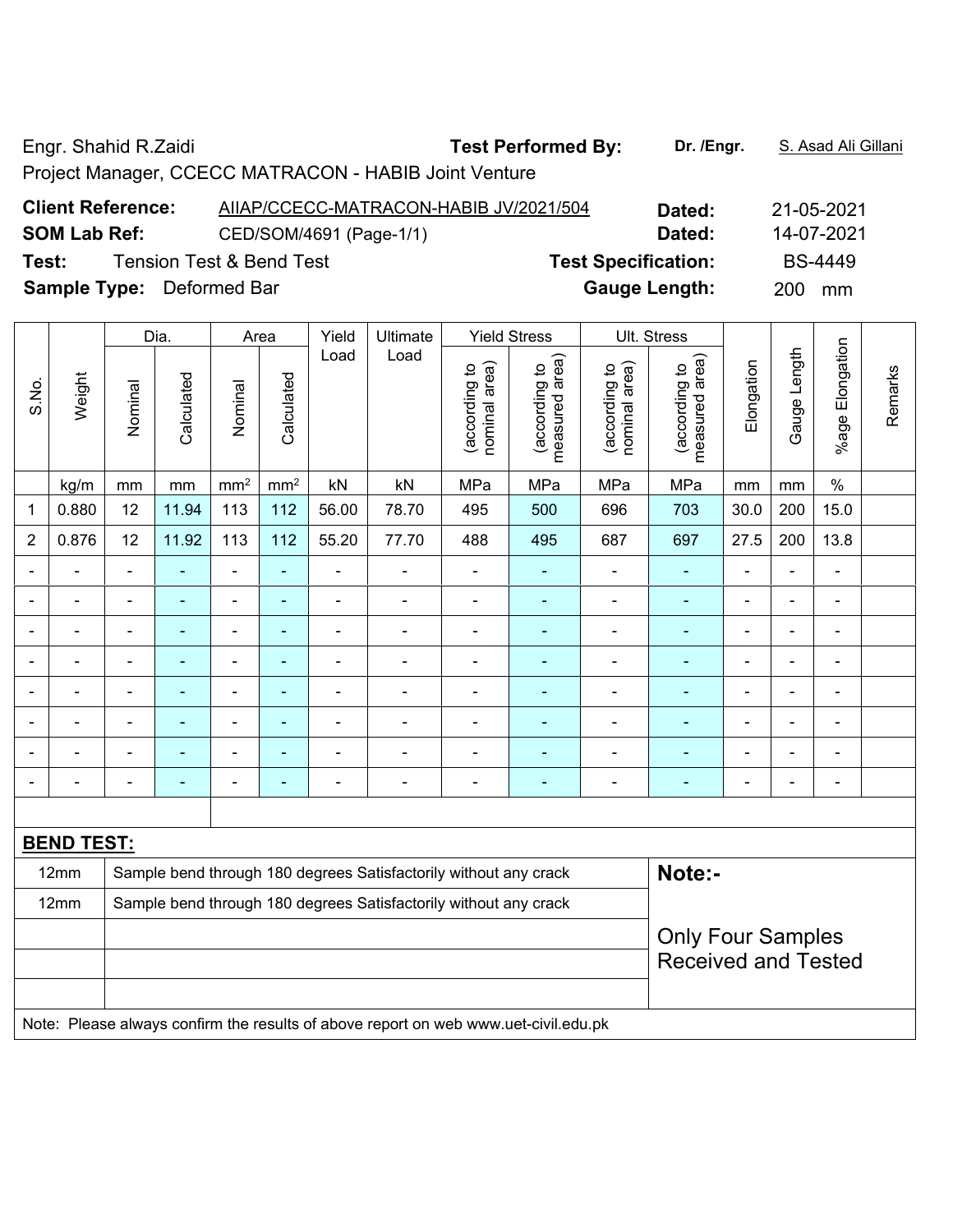Maqsood Ahmad **Test Performed By: Dr. /Engr.** S Asad Ali Gillani

Coordinator, Banu Mukhtar Contracting (Pvt) Ltd., (Project: Ultra Kraft (Pvt) Ltd.

| <b>Client Reference:</b><br><b>BML/003</b><br>06-07-2021<br>Dated:                |                                                   | <b>SOM Lab</b><br>Ref:<br>Dated:  | 4679(Page-1/1)<br>14-07-2021 |
|-----------------------------------------------------------------------------------|---------------------------------------------------|-----------------------------------|------------------------------|
| <b>Tension Test &amp; Bend Test</b><br>Test:<br><b>Gauge Length:</b><br>inch<br>8 | <b>Test Specification:</b><br><b>Sample Type:</b> | <b>ASTM-A-615</b><br>Deformed Bar |                              |

|                |                   |                | Dia.           |                 | Area                     | Yield          | Ultimate                                                                            |                                | <b>Yield Stress</b>                         |                                | Ult. Stress                                 |                |                          |                       |         |
|----------------|-------------------|----------------|----------------|-----------------|--------------------------|----------------|-------------------------------------------------------------------------------------|--------------------------------|---------------------------------------------|--------------------------------|---------------------------------------------|----------------|--------------------------|-----------------------|---------|
| S.No.          | Weight            | Nominal        | Calculated     | Nominal         | Calculated               | Load           | Load                                                                                | nominal area)<br>(according to | (according to<br>measured area)<br>measured | nominal area)<br>(according to | (according to<br>measured area)<br>measured | Elongation     | Gauge Length             | Elongation<br>$%$ age | Remarks |
|                | lb/ft             | #              | in             | in <sup>2</sup> | in <sup>2</sup>          | Tons           | Tons                                                                                | psi                            | psi                                         | psi                            | psi                                         | in             | in                       | $\%$                  |         |
| 1              | 1.446             | 6              | 0.736          | 0.44            | 0.425                    | 12.18          | 16.74                                                                               | 61060                          | 63220                                       | 83900                          | 86860                                       | 1.60           | 8.0                      | 20.0                  |         |
| $\overline{2}$ | 1.436             | 6              | 0.733          | 0.44            | 0.422                    | 12.23          | 16.77                                                                               | 61320                          | 63930                                       | 84050                          | 87640                                       | 1.40           | 8.0                      | 17.5                  |         |
| 3              | 0.670             | 4              | 0.501          | 0.20            | 0.197                    | 6.07           | 7.89                                                                                | 66890                          | 67900                                       | 87010                          | 88330                                       | 1.20           | 8.0                      | 15.0                  |         |
| 4              | 0.663             | 4              | 0.498          | 0.20            | 0.195                    | 6.01           | 8.02                                                                                | 66320                          | 68020                                       | 88470                          | 90740                                       | 1.10           | 8.0                      | 13.8                  |         |
|                |                   | $\blacksquare$ | $\blacksquare$ | $\blacksquare$  |                          | ÷,             | $\blacksquare$                                                                      | Ē,                             | $\blacksquare$                              | $\blacksquare$                 | $\blacksquare$                              | $\overline{a}$ | $\blacksquare$           | ä,                    |         |
|                |                   | ä,             |                | $\blacksquare$  |                          | $\blacksquare$ | $\blacksquare$                                                                      |                                | ä,                                          | $\blacksquare$                 | $\blacksquare$                              |                |                          | $\blacksquare$        |         |
|                |                   |                | $\blacksquare$ | $\blacksquare$  |                          | $\blacksquare$ | $\blacksquare$                                                                      |                                | $\blacksquare$                              | $\blacksquare$                 | $\blacksquare$                              | $\blacksquare$ |                          | $\blacksquare$        |         |
| $\blacksquare$ |                   | $\blacksquare$ |                | $\blacksquare$  |                          | ä,             | $\blacksquare$                                                                      | $\blacksquare$                 | ٠                                           | $\blacksquare$                 | $\blacksquare$                              |                |                          | $\blacksquare$        |         |
|                |                   |                |                | $\blacksquare$  |                          |                | $\blacksquare$                                                                      |                                | Ē.                                          | $\overline{\phantom{0}}$       |                                             |                | $\overline{\phantom{0}}$ |                       |         |
| $\blacksquare$ |                   | $\blacksquare$ | $\blacksquare$ | $\blacksquare$  | $\overline{\phantom{a}}$ | -              | $\blacksquare$                                                                      | $\blacksquare$                 | $\overline{\phantom{a}}$                    | $\blacksquare$                 | $\blacksquare$                              | $\blacksquare$ | $\blacksquare$           | $\blacksquare$        |         |
|                |                   |                |                |                 |                          |                |                                                                                     |                                |                                             |                                |                                             |                |                          |                       |         |
|                | <b>BEND TEST:</b> |                |                |                 |                          |                |                                                                                     |                                |                                             |                                |                                             |                |                          |                       |         |
|                | #6                |                |                |                 |                          |                | Sample bend through 180 degrees Satisfactorily without any crack                    |                                |                                             |                                | Note:-                                      |                |                          |                       |         |
|                | #4                |                |                |                 |                          |                | Sample bend through 180 degrees Satisfactorily without any crack                    |                                |                                             |                                |                                             |                |                          |                       |         |
|                |                   |                |                |                 |                          |                |                                                                                     |                                |                                             |                                | <b>Only Six Samples</b>                     |                |                          |                       |         |
|                |                   |                |                |                 |                          |                |                                                                                     |                                |                                             |                                | <b>Received and Tested</b>                  |                |                          |                       |         |
|                |                   |                |                |                 |                          |                |                                                                                     |                                |                                             |                                |                                             |                |                          |                       |         |
|                |                   |                |                |                 |                          |                | Note: Please always confirm the results of above report on web www.uet-civil.edu.pk |                                |                                             |                                |                                             |                |                          |                       |         |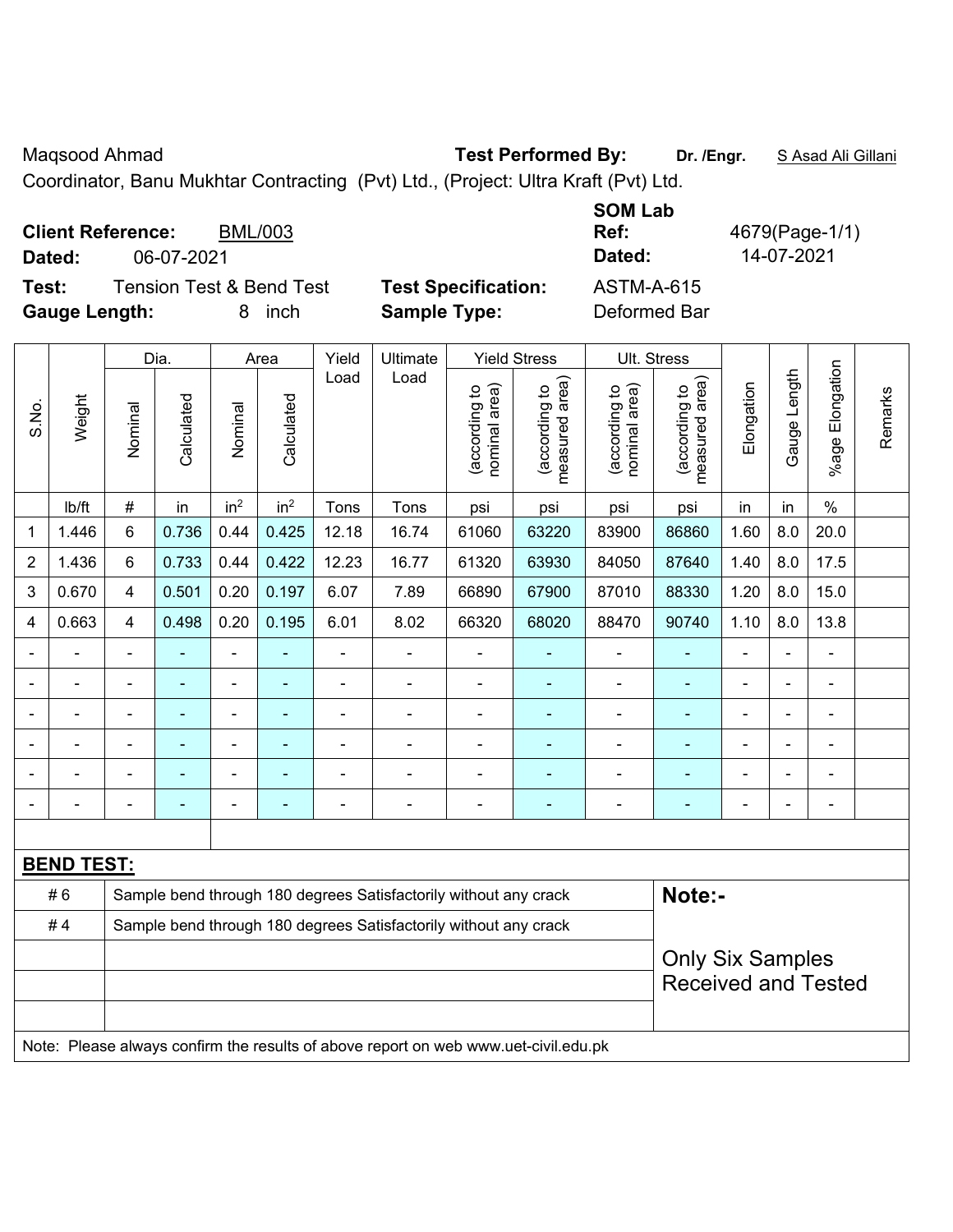Ahmed Ejaz **Test Performed By:** Dr. /Engr. Quantity Serveyor, LINKER, Lahore

Gillani

S. Asad Ali

**Test:** Tension Test & Bend Test **Test Specification: Gauge Length:** 8 inch **Sample Type:** Deformed Bar

|        |                                 |                            | <b>SOM Lab</b> |                |
|--------|---------------------------------|----------------------------|----------------|----------------|
|        | <b>Client Reference:</b><br>nıl |                            | Ref:           | 4680(Page-1/1) |
| Dated: | 12-07-2021                      |                            | Dated:         | 14-07-2021     |
| Test:  | Tension Test & Bend Test        | <b>Test Specification:</b> | ASTM-A-615     |                |

|                |                   |                | Dia.           |                          | Area            | Yield          | Ultimate                                                                            |                                | <b>Yield Stress</b>             |                                | Ult. Stress                                            |                          |                          |                      |         |
|----------------|-------------------|----------------|----------------|--------------------------|-----------------|----------------|-------------------------------------------------------------------------------------|--------------------------------|---------------------------------|--------------------------------|--------------------------------------------------------|--------------------------|--------------------------|----------------------|---------|
| S.No.          | Weight            | Nominal        | Calculated     | Nominal                  | Calculated      | Load           | Load                                                                                | nominal area)<br>(according to | (according to<br>measured area) | nominal area)<br>(according to | (according to<br>measured area)                        | Elongation               | Gauge Length             | Elongation<br>%age I | Remarks |
|                | Ib/ft             | $\#$           | in             | in <sup>2</sup>          | in <sup>2</sup> | Tons           | Tons                                                                                | psi                            | psi                             | psi                            | psi                                                    | in                       | in                       | $\%$                 |         |
| $\mathbf 1$    | 1.031             | 5              | 0.621          | 0.31                     | 0.303           | 9.30           | 14.04                                                                               | 66140                          | 67670                           | 99860                          | 102170                                                 | 1.40                     | 8.0                      | 17.5                 |         |
| $\overline{2}$ | 0.613             | $\overline{4}$ | 0.479          | 0.20                     | 0.180           | 5.98           | 7.77                                                                                | 65990                          | 73320                           | 85660                          | 95170                                                  | 1.00                     | 8.0                      | 12.5                 |         |
| $\blacksquare$ | $\blacksquare$    | $\blacksquare$ | ÷,             | $\overline{\phantom{a}}$ | $\blacksquare$  | $\blacksquare$ | ÷                                                                                   | $\blacksquare$                 | $\blacksquare$                  | $\blacksquare$                 | $\blacksquare$                                         | $\blacksquare$           | $\blacksquare$           | $\blacksquare$       |         |
|                | $\blacksquare$    | ä,             | $\blacksquare$ | $\blacksquare$           | ÷               | ÷              | ÷                                                                                   | L,                             | ÷                               | $\blacksquare$                 | $\blacksquare$                                         | $\overline{\phantom{a}}$ | ä,                       | $\blacksquare$       |         |
|                | $\blacksquare$    | $\blacksquare$ | $\blacksquare$ | ÷,                       | $\blacksquare$  | $\blacksquare$ | ä,                                                                                  | $\overline{\phantom{a}}$       | $\blacksquare$                  | $\blacksquare$                 | $\blacksquare$                                         | $\blacksquare$           |                          | $\blacksquare$       |         |
|                |                   |                | $\blacksquare$ | L.                       |                 |                |                                                                                     | L,                             | $\overline{\phantom{a}}$        | $\blacksquare$                 |                                                        |                          |                          | $\blacksquare$       |         |
|                |                   |                |                | ä,                       |                 | $\blacksquare$ | $\blacksquare$                                                                      | ä,                             |                                 | $\blacksquare$                 |                                                        | $\blacksquare$           |                          | $\blacksquare$       |         |
|                |                   | $\blacksquare$ | $\blacksquare$ | $\blacksquare$           | ٠               | $\blacksquare$ | $\blacksquare$                                                                      | $\blacksquare$                 | ٠                               | $\blacksquare$                 | ÷,                                                     | $\blacksquare$           | $\overline{\phantom{a}}$ | $\blacksquare$       |         |
|                |                   | $\blacksquare$ | $\blacksquare$ | ÷,                       | ۰               | $\blacksquare$ | ÷                                                                                   | ä,                             | $\blacksquare$                  | $\blacksquare$                 | ۰                                                      | $\blacksquare$           | $\overline{\phantom{a}}$ | $\frac{1}{2}$        |         |
|                |                   |                | $\blacksquare$ | $\blacksquare$           | ÷               | $\blacksquare$ | $\blacksquare$                                                                      | ä,                             | ÷                               | $\blacksquare$                 | $\blacksquare$                                         | ÷                        |                          | $\blacksquare$       |         |
|                |                   |                |                |                          |                 |                |                                                                                     |                                |                                 |                                |                                                        |                          |                          |                      |         |
|                | <b>BEND TEST:</b> |                |                |                          |                 |                |                                                                                     |                                |                                 |                                |                                                        |                          |                          |                      |         |
|                | #5                |                |                |                          |                 |                | Sample bend through 180 degrees Satisfactorily without any crack                    |                                |                                 |                                | Note:-                                                 |                          |                          |                      |         |
|                | #4                |                |                |                          |                 |                | Sample bend through 180 degrees Satisfactorily without any crack                    |                                |                                 |                                |                                                        |                          |                          |                      |         |
|                |                   |                |                |                          |                 |                |                                                                                     |                                |                                 |                                | <b>Only Four Samples</b><br><b>Received and Tested</b> |                          |                          |                      |         |
|                |                   |                |                |                          |                 |                | Note: Please always confirm the results of above report on web www.uet-civil.edu.pk |                                |                                 |                                |                                                        |                          |                          |                      |         |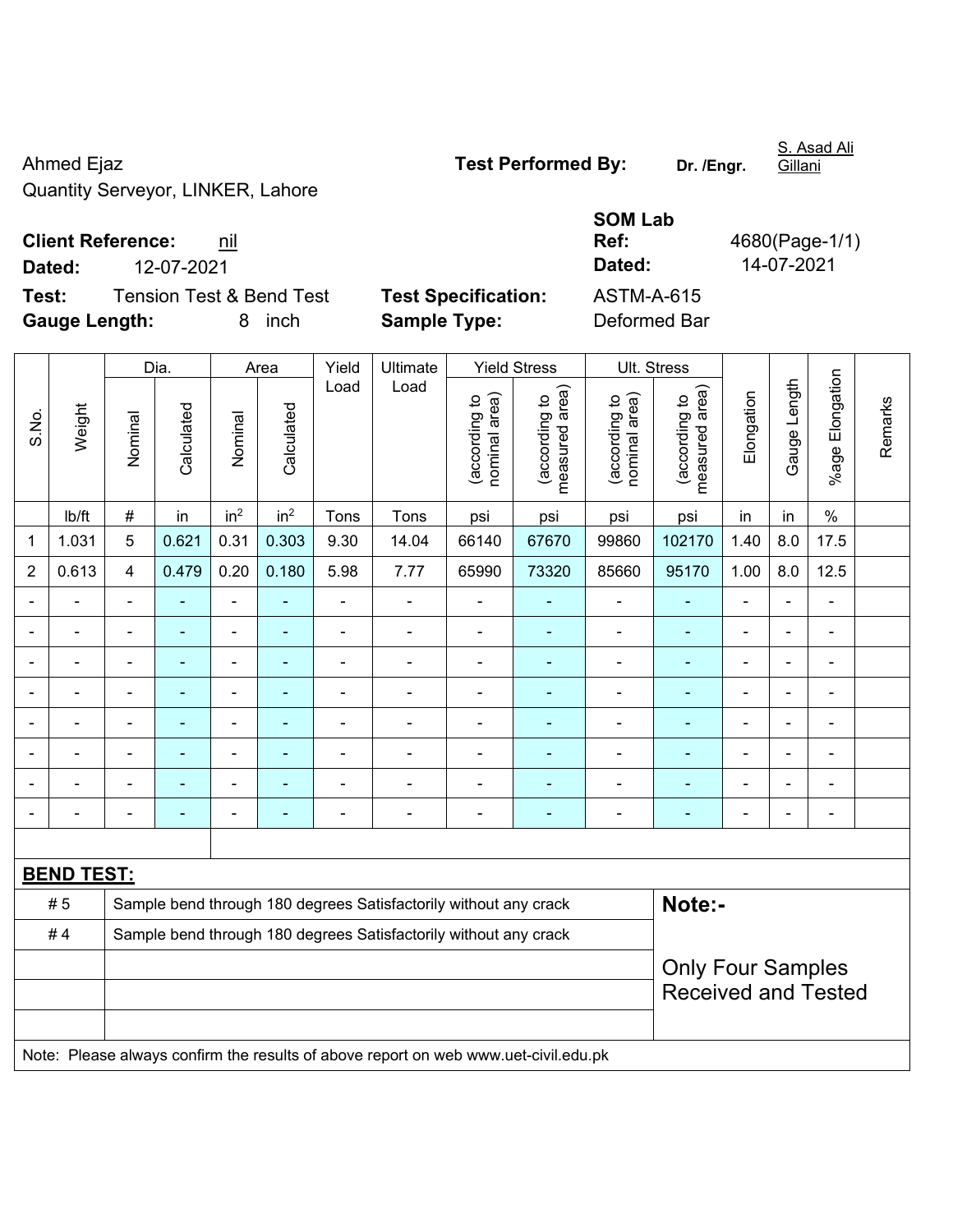Khalid Mahmood **Test Performed By:** Dr. /Engr. **S. Asad Ali Gillani** Ali Gillani

Steel)

Deformed Bar( Kamran & Ittehad

Resident Engineer, NESPAK JV Turk Pak, Project: Establishment of D G Khan Institute of Cardiology

| <b>Client Reference:</b> | 4161/RE/SFMKB/DGK/405    |                            |            | <b>SOM Lab Ref:</b> 4681(Page-1/1) |
|--------------------------|--------------------------|----------------------------|------------|------------------------------------|
| Dated:                   | 09-07-2021               |                            | Dated:     | 14-07-2021                         |
| Test:                    | Tension Test & Bend Test | <b>Test Specification:</b> | ASTM-A-615 |                                    |

**Gauge Length:** 8 inch **Sample Type:** 

|                |                   |                | Dia.       |                 | Area            | Yield          | Ultimate                                                                            |                                | <b>Yield Stress</b>             |                                | Ult. Stress                     |            |                |                      |         |
|----------------|-------------------|----------------|------------|-----------------|-----------------|----------------|-------------------------------------------------------------------------------------|--------------------------------|---------------------------------|--------------------------------|---------------------------------|------------|----------------|----------------------|---------|
| S.No.          | Weight            | Nominal        | Calculated | Nominal         | Calculated      | Load           | Load                                                                                | nominal area)<br>(according to | measured area)<br>(according to | nominal area)<br>(according to | measured area)<br>(according to | Elongation | Gauge Length   | Elongation<br>%age I | Remarks |
|                | lb/ft             | $\#$           | in         | in <sup>2</sup> | in <sup>2</sup> | Tons           | Tons                                                                                | psi                            | psi                             | psi                            | psi                             | in         | in             | $\%$                 |         |
| 1              | 2.611             | 8              | 0.988      | 0.79            | 0.767           | 24.16          | 33.13                                                                               | 67450                          | 69470                           | 92490                          | 95260                           | 1.40       | 8.0            | 17.5                 | Kamran  |
| $\overline{2}$ | 2.611             | 8              | 0.988      | 0.79            | 0.767           | 24.23          | 32.79                                                                               | 67650                          | 69680                           | 91550                          | 94300                           | 1.40       | 8.0            | 17.5                 | Kamran  |
| 3              | 1.480             | 6              | 0.744      | 0.44            | 0.435           | 12.10          | 16.59                                                                               | 60650                          | 61350                           | 83130                          | 84090                           | 1.50       | 8.0            | 18.8                 | Ittehad |
| 4              | 1.487             | 6              | 0.746      | 0.44            | 0.437           | 13.46          | 18.76                                                                               | 67450                          | 67910                           | 94020                          | 94660                           | 1.40       | 8.0            | 17.5                 | Ittehad |
| 5              | 1.526             | $6\phantom{1}$ | 0.755      | 0.44            | 0.448           | 15.70          | 19.44                                                                               | 78690                          | 77280                           | 97440                          | 95700                           | 1.30       | 8.0            | 16.3                 | Kamran  |
| 6              | 1.485             | 6              | 0.745      | 0.44            | 0.436           | 13.97          | 18.42                                                                               | 70000                          | 70640                           | 92330                          | 93180                           | 1.30       | 8.0            | 16.3                 | Kamran  |
| 7              | 0.673             | 4              | 0.502      | 0.20            | 0.198           | 5.76           | 8.72                                                                                | 63510                          | 64160                           | 96110                          | 97080                           | 1.50       | 8.0            | 18.8                 | Ittehad |
| 8              | 0.674             | 4              | 0.502      | 0.20            | 0.198           | 5.71           | 8.74                                                                                | 62950                          | 63590                           | 96340                          | 97310                           | 1.50       | 8.0            | 18.8                 | Ittehad |
|                |                   |                |            | Ē,              |                 | $\blacksquare$ |                                                                                     |                                | ÷                               | -                              |                                 |            |                |                      |         |
|                |                   | $\blacksquare$ |            |                 |                 | $\blacksquare$ | $\overline{\phantom{0}}$                                                            | $\blacksquare$                 | $\overline{\phantom{a}}$        | $\overline{a}$                 |                                 |            | $\blacksquare$ | $\blacksquare$       |         |
|                |                   |                |            |                 |                 |                |                                                                                     |                                |                                 |                                |                                 |            |                |                      |         |
|                | <b>BEND TEST:</b> |                |            |                 |                 |                |                                                                                     |                                |                                 |                                |                                 |            |                |                      |         |
|                | # 8               |                |            |                 |                 |                | Sample bend through 180 degrees Satisfactorily without any crack                    |                                |                                 |                                | Note:-                          |            |                |                      |         |
|                | #6                |                |            |                 |                 |                | Sample bend through 180 degrees Satisfactorily without any crack                    |                                |                                 |                                |                                 |            |                |                      |         |
|                | #6                |                |            |                 |                 |                | Sample bend through 180 degrees Satisfactorily without any crack                    |                                |                                 |                                | <b>Only Twelve Samples</b>      |            |                |                      |         |
|                | #4                |                |            |                 |                 |                | Sample bend through 180 degrees Satisfactorily without any crack                    |                                |                                 |                                | <b>Received and Tested</b>      |            |                |                      |         |
|                |                   |                |            |                 |                 |                |                                                                                     |                                |                                 |                                |                                 |            |                |                      |         |
|                |                   |                |            |                 |                 |                | Note: Please always confirm the results of above report on web www.uet-civil.edu.pk |                                |                                 |                                |                                 |            |                |                      |         |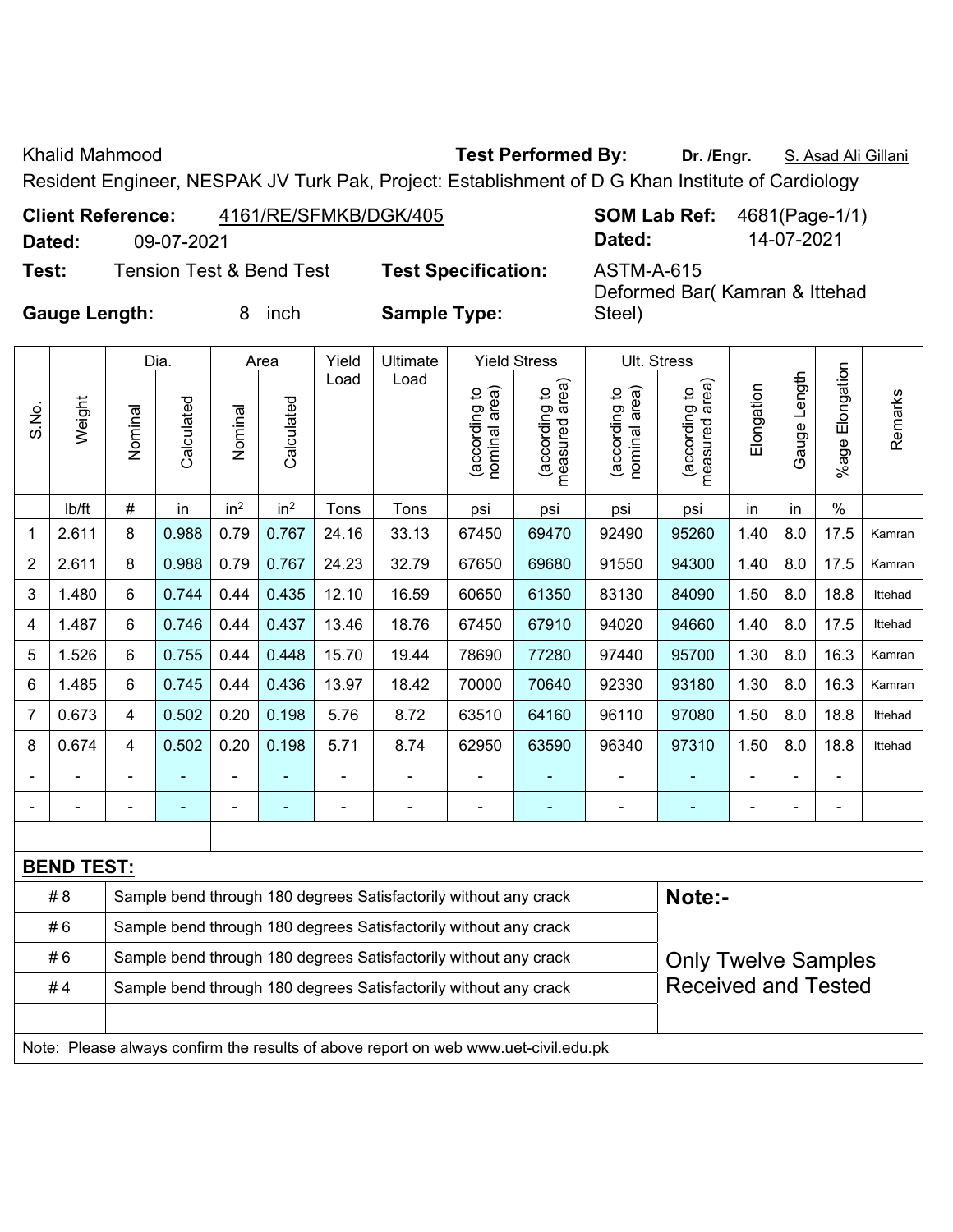Engr. Bilal Yaqoob Virk. **Test Performed By: Dr. /Engr.** Nauman Khurram

Asstt: Executive Engineer-II, CCD. PAK PWD, Gujranwala

**SOM Lab Ref:** 4682(Page-1/1)

**Client Reference:** AEE-II/CCD/GA/Work/NHMP/P-I/LAB/77 **Dated:** 21-06-2021 **Dated:** 14-07-2021

**Test:** Tension Test & Bend Test **Test Specification:** ASTM-A-615 **Gauge Length:** 8 inch **Sample Type:** Deformed Bar

|                |                   |                | Dia.                   |                              | Area            | Yield          | Ultimate                                                                            |                                | <b>Yield Stress</b>             |                                | Ult. Stress                     |                |              |                       |         |
|----------------|-------------------|----------------|------------------------|------------------------------|-----------------|----------------|-------------------------------------------------------------------------------------|--------------------------------|---------------------------------|--------------------------------|---------------------------------|----------------|--------------|-----------------------|---------|
| S.No.          | Weight            | Nominal        | Calculated             | Nominal                      | Calculated      | Load           | Load                                                                                | (according to<br>nominal area) | (according to<br>measured area) | (according to<br>nominal area) | (according to<br>measured area) | Elongation     | Gauge Length | Elongation<br>$%$ age | Remarks |
|                | lb/ft             | $\#$           | in                     | in <sup>2</sup>              | in <sup>2</sup> | Tons           | Tons                                                                                | psi                            | psi                             | psi                            | psi                             | in             | in           | $\%$                  |         |
| 1              | 2.616             | 8              | 0.990                  | 0.79                         | 0.769           | 28.77          | 36.87                                                                               | 80310                          | 82500                           | 102930                         | 105740                          | 1.30           | 8.0          | 16.3                  |         |
| $\overline{2}$ | 2.565             | 8              | 0.980                  | 0.79                         | 0.754           | 28.21          | 33.59                                                                               | 78750                          | 82500                           | 93770                          | 98250                           | 1.40           | 8.0          | 17.5                  |         |
| 3              | 1.403             | 6              | 0.724                  | 0.44                         | 0.412           | 13.20          | 21.00                                                                               | 66170                          | 70670                           | 105260                         | 112410                          | 1.20           | 8.0          | 15.0                  |         |
| 4              | 1.498             | $6\phantom{a}$ | 0.748                  | 0.44                         | 0.440           | 16.13          | 20.05                                                                               | 80830                          | 80830                           | 100500                         | 100500                          | 1.30           | 8.0          | 16.3                  |         |
| 5              | 0.663             | $\overline{4}$ | 0.498                  | 0.20                         | 0.195           | 7.16           | 8.69                                                                                | 78910                          | 80940                           | 95770                          | 98230                           | 1.10           | 8.0          | 13.8                  |         |
| 6              | 0.660             | $\overline{4}$ | 0.497                  | 0.20                         | 0.194           | 7.41           | 8.87                                                                                | 81720                          | 84250                           | 97800                          | 100820                          | 1.10           | 8.0          | 13.8                  |         |
|                |                   | $\blacksquare$ |                        | $\blacksquare$               |                 |                | ÷.                                                                                  |                                |                                 | $\blacksquare$                 | $\blacksquare$                  |                |              | ä,                    |         |
|                |                   |                |                        | ۰                            |                 |                | $\overline{\phantom{0}}$                                                            |                                |                                 |                                |                                 |                |              | $\blacksquare$        |         |
|                |                   | $\blacksquare$ | -                      | $\blacksquare$               |                 | $\blacksquare$ | $\overline{a}$                                                                      | $\blacksquare$                 |                                 |                                | ۰                               | $\blacksquare$ |              | $\blacksquare$        |         |
|                |                   |                |                        | $\qquad \qquad \blacksquare$ | ٠               | $\blacksquare$ | $\overline{\phantom{a}}$                                                            | $\overline{\phantom{a}}$       | ٠                               | $\overline{\phantom{a}}$       | $\blacksquare$                  | $\blacksquare$ |              | $\blacksquare$        |         |
|                |                   |                |                        |                              |                 |                |                                                                                     |                                |                                 |                                |                                 |                |              |                       |         |
|                | <b>BEND TEST:</b> |                |                        |                              |                 |                |                                                                                     |                                |                                 |                                |                                 |                |              |                       |         |
|                |                   |                | No Bend test performed |                              |                 |                |                                                                                     |                                |                                 |                                | Note:-                          |                |              |                       |         |
|                |                   |                |                        |                              |                 |                |                                                                                     |                                |                                 |                                |                                 |                |              |                       |         |
|                |                   |                |                        |                              |                 |                |                                                                                     |                                |                                 |                                | <b>Only Six Samples</b>         |                |              |                       |         |
|                |                   |                |                        |                              |                 |                |                                                                                     |                                |                                 |                                | <b>Received and Tested</b>      |                |              |                       |         |
|                |                   |                |                        |                              |                 |                |                                                                                     |                                |                                 |                                |                                 |                |              |                       |         |
|                |                   |                |                        |                              |                 |                | Note: Please always confirm the results of above report on web www.uet-civil.edu.pk |                                |                                 |                                |                                 |                |              |                       |         |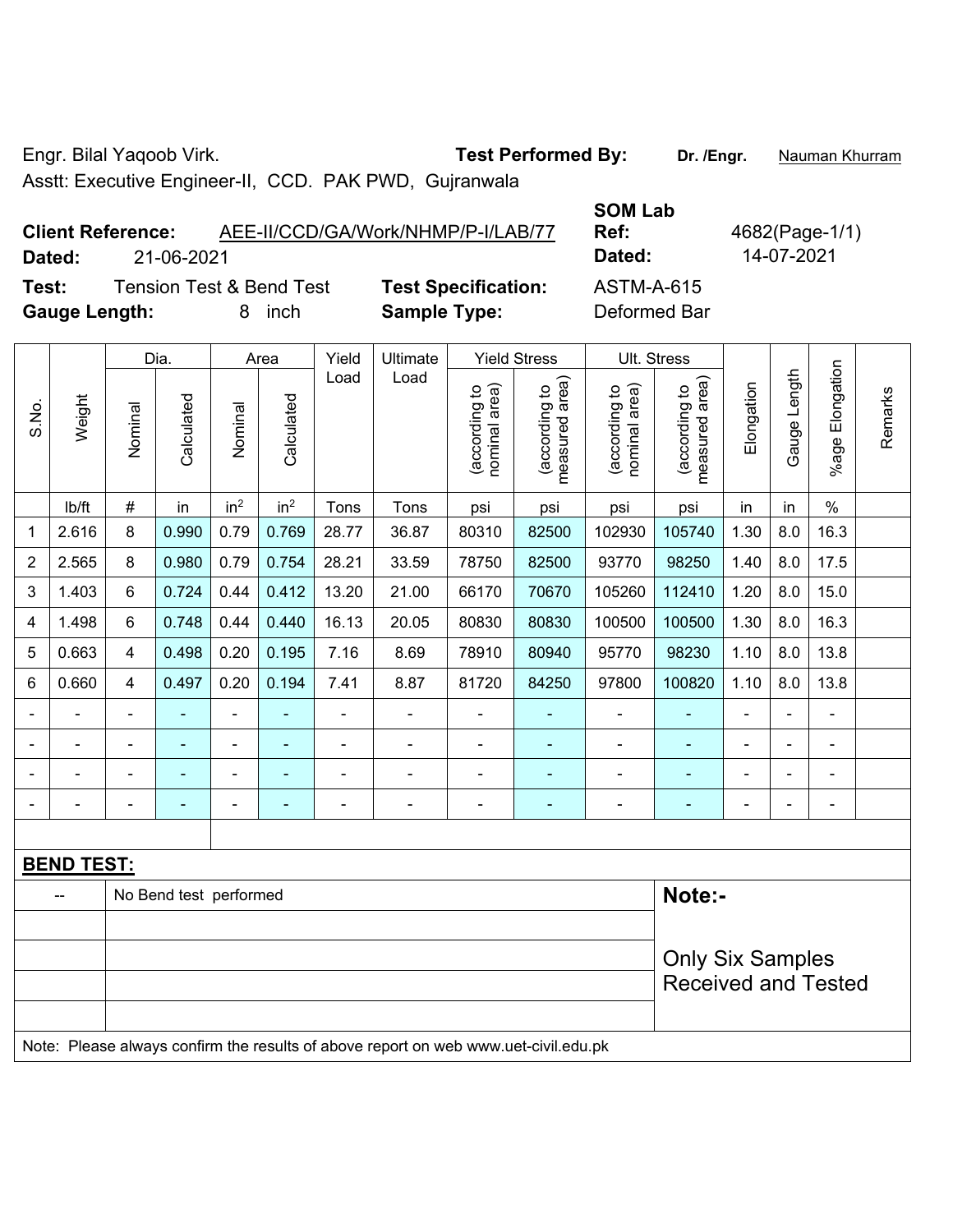Resident Engineer, **Test Performed By:** Dr. /Engr. Gillani PICIIP Sahiwal, NESPAK (Pvt) Ltd., 73-A W, Block Farid Town Sahiwal.

**Client Reference:** 3976/11/MT/Lot-2/147 **SOM Lab Ref:** 4685(Page-1/1) **Dated:** 12-07-2021 **Dated:** 14-07-2021 **Test:** Tension Test & Bend Test **Test Specification:** ASTM-A-615 **Gauge Length:** 8 inch **Sample Type:** Deformed Bar

|                          |                   |                         | Dia.           |                              | Area            | Yield          | Ultimate                                                                            |                                | <b>Yield Stress</b>             |                                | Ult. Stress                     |                |                          |                          |         |
|--------------------------|-------------------|-------------------------|----------------|------------------------------|-----------------|----------------|-------------------------------------------------------------------------------------|--------------------------------|---------------------------------|--------------------------------|---------------------------------|----------------|--------------------------|--------------------------|---------|
| S.No.                    | Weight            | Nominal                 | Calculated     | Nominal                      | Calculated      | Load           | Load                                                                                | (according to<br>nominal area) | measured area)<br>(according to | (according to<br>nominal area) | measured area)<br>(according to | Elongation     | Gauge Length             | %age Elongation          | Remarks |
|                          | Ib/ft             | $\#$                    | in             | in <sup>2</sup>              | in <sup>2</sup> | Tons           | Tons                                                                                | psi                            | psi                             | psi                            | psi                             | in             | in                       | $\%$                     |         |
| 1                        | 0.650             | $\overline{\mathbf{4}}$ | 0.493          | 0.20                         | 0.191           | 6.83           | 8.66                                                                                | 75320                          | 78860                           | 95550                          | 100050                          | 1.00           | 8.0                      | 12.5                     |         |
| $\overline{2}$           | 0.656             | 4                       | 0.496          | 0.20                         | 0.193           | 5.71           | 8.77                                                                                | 62950                          | 65230                           | 96670                          | 100180                          | 1.30           | 8.0                      | 16.3                     |         |
| $\blacksquare$           | ä,                | $\blacksquare$          | ÷              | ÷                            | ۰               | ä,             | $\blacksquare$                                                                      | ä,                             | ä,                              | ۰                              | $\blacksquare$                  | ä,             | $\blacksquare$           | $\blacksquare$           |         |
| $\overline{\phantom{0}}$ | L.                | $\blacksquare$          | $\blacksquare$ | $\overline{\phantom{0}}$     | ٠               | $\blacksquare$ | $\overline{a}$                                                                      | ä,                             | $\blacksquare$                  | $\overline{\phantom{a}}$       | $\blacksquare$                  | $\blacksquare$ | ÷,                       | $\overline{\phantom{a}}$ |         |
| $\blacksquare$           | ä,                | $\blacksquare$          | ÷,             | ÷,                           | ٠               | $\blacksquare$ | $\blacksquare$                                                                      | $\blacksquare$                 | ÷,                              | $\qquad \qquad \blacksquare$   | ä,                              | ä,             | ÷,                       | $\blacksquare$           |         |
|                          | $\blacksquare$    |                         | ÷,             | $\overline{\phantom{0}}$     | ۰               | $\blacksquare$ | $\overline{a}$                                                                      | L,                             | ٠                               | Ĭ.                             | $\blacksquare$                  |                |                          | $\blacksquare$           |         |
|                          |                   |                         | ÷              | $\qquad \qquad \blacksquare$ |                 | $\blacksquare$ | $\blacksquare$                                                                      | L,                             | ä,                              | $\qquad \qquad \blacksquare$   | $\blacksquare$                  |                |                          | $\blacksquare$           |         |
|                          |                   |                         |                | ۳                            |                 |                |                                                                                     |                                |                                 | $\blacksquare$                 |                                 |                |                          | $\overline{\phantom{a}}$ |         |
|                          |                   |                         |                | -                            |                 |                |                                                                                     |                                |                                 | ۰                              |                                 |                |                          |                          |         |
| $\blacksquare$           | $\blacksquare$    | $\blacksquare$          | ۰              | -                            | ۰               | $\blacksquare$ | $\overline{\phantom{0}}$                                                            | ä,                             | ٠                               | ۰                              | $\blacksquare$                  | ۰              | $\overline{\phantom{0}}$ | $\blacksquare$           |         |
|                          |                   |                         |                |                              |                 |                |                                                                                     |                                |                                 |                                |                                 |                |                          |                          |         |
|                          | <b>BEND TEST:</b> |                         |                |                              |                 |                |                                                                                     |                                |                                 |                                |                                 |                |                          |                          |         |
|                          | #4                |                         |                |                              |                 |                | Sample bend through 180 degrees Satisfactorily without any crack                    |                                |                                 |                                | Note:-                          |                |                          |                          |         |
|                          |                   |                         |                |                              |                 |                |                                                                                     |                                |                                 |                                |                                 |                |                          |                          |         |
|                          |                   |                         |                |                              |                 |                |                                                                                     |                                |                                 |                                | <b>Only Three Samples</b>       |                |                          |                          |         |
|                          |                   |                         |                |                              |                 |                |                                                                                     |                                |                                 |                                | <b>Received and Tested</b>      |                |                          |                          |         |
|                          |                   |                         |                |                              |                 |                | Note: Please always confirm the results of above report on web www.uet-civil.edu.pk |                                |                                 |                                |                                 |                |                          |                          |         |

S. Asad Ali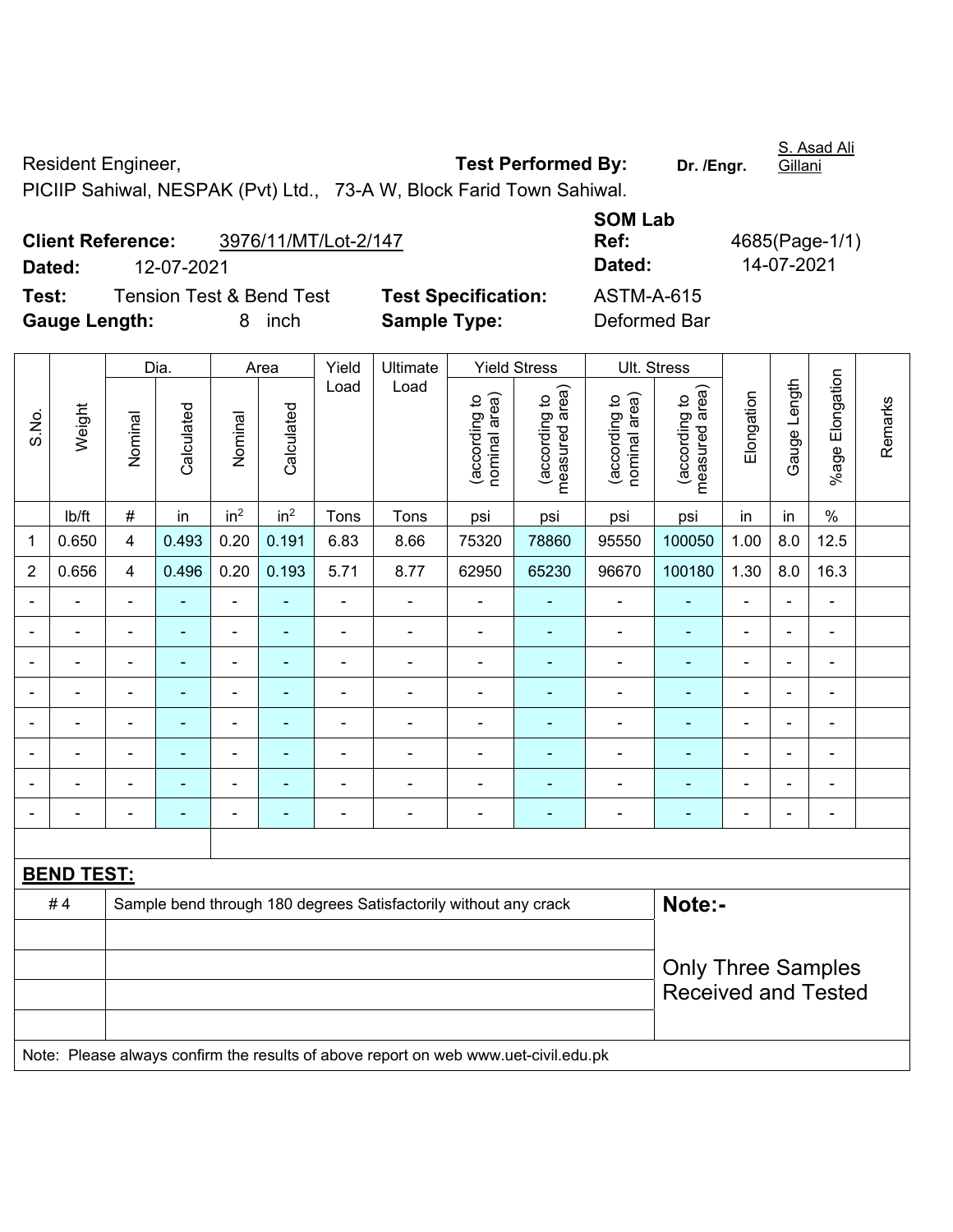Engr. Naveed Sadiq **Test Performed By:** Dr. /Engr.

S. Asad Ali Gillani

Resident Engineer, Orbit Developers Private Limited, Lahore

**Client Reference:** Nil

**Test:** Tension Test & Bend Test **Test Specification:** ASTM-A-615 **Gauge Length:** 8 inch **Sample Type:** Deformed Bar

**SOM Lab Ref:** 4686(Page-1/1) **Dated:** 14-07-2021 **Dated:** 14-07-2021

|                |                   |                | Dia.           |                 | Area            | Yield          | Ultimate                                                                            |                               | <b>Yield Stress</b>             | Ult. Stress                    |                                                       |                |                |                          |         |
|----------------|-------------------|----------------|----------------|-----------------|-----------------|----------------|-------------------------------------------------------------------------------------|-------------------------------|---------------------------------|--------------------------------|-------------------------------------------------------|----------------|----------------|--------------------------|---------|
| S.No.          | Weight            | Nominal        | Calculated     | Nominal         | Calculated      | Load           | Load                                                                                | nominal area)<br>according to | measured area)<br>(according to | nominal area)<br>(according to | (according to<br>measured area)                       | Elongation     | Gauge Length   | %age Elongation          | Remarks |
|                | lb/ft             | $\#$           | in             | in <sup>2</sup> | in <sup>2</sup> | Tons           | Tons                                                                                | psi                           | psi                             | psi                            | psi                                                   | in             | in             | $\%$                     |         |
| 1              | 2.681             | 8              | 1.002          | 0.79            | 0.788           | 25.71          | 37.10                                                                               | 71770                         | 71960                           | 103590                         | 103850                                                | 1.10           | 8.0            | 13.8                     |         |
| $\overline{2}$ | 2.683             | 8              | 1.002          | 0.79            | 0.788           | 25.18          | 36.70                                                                               | 70290                         | 70470                           | 102450                         | 102710                                                | 1.20           | 8.0            | 15.0                     |         |
| 3              | 0.651             | $\overline{4}$ | 0.493          | 0.20            | 0.191           | 6.09           | 8.63                                                                                | 67110                         | 70270                           | 95210                          | 99700                                                 | 1.10           | 8.0            | 13.8                     |         |
| 4              | 0.661             | 4              | 0.497          | 0.20            | 0.194           | 6.44           | 8.94                                                                                | 71040                         | 73240                           | 98580                          | 101630                                                | 1.00           | 8.0            | 12.5                     |         |
|                |                   |                |                | ÷,              | ÷               | ä,             | ÷,                                                                                  |                               |                                 | ä,                             | ۰                                                     | ä,             | $\blacksquare$ | $\blacksquare$           |         |
|                | $\blacksquare$    |                | $\blacksquare$ | ۰               | ۰               | $\overline{a}$ | $\overline{\phantom{0}}$                                                            | $\blacksquare$                | $\overline{\phantom{a}}$        | $\overline{a}$                 | ۰                                                     | $\blacksquare$ | $\overline{a}$ | $\overline{\phantom{a}}$ |         |
|                | $\blacksquare$    | $\blacksquare$ | $\blacksquare$ | $\frac{1}{2}$   | $\blacksquare$  | ä,             | $\blacksquare$                                                                      | $\blacksquare$                | $\blacksquare$                  | $\blacksquare$                 | ٠                                                     | $\blacksquare$ |                | $\blacksquare$           |         |
|                |                   |                |                | ÷               |                 | ä,             |                                                                                     |                               |                                 | ä,                             | ۰                                                     |                |                | ÷                        |         |
|                |                   |                |                | ÷               |                 |                |                                                                                     |                               |                                 | -                              | ۳                                                     |                |                |                          |         |
|                |                   |                |                | ÷               | ۰               | $\blacksquare$ | $\overline{\phantom{0}}$                                                            |                               | $\blacksquare$                  | -                              | ۰                                                     | $\blacksquare$ |                | $\blacksquare$           |         |
|                |                   |                |                |                 |                 |                |                                                                                     |                               |                                 |                                |                                                       |                |                |                          |         |
|                | <b>BEND TEST:</b> |                |                |                 |                 |                |                                                                                     |                               |                                 |                                |                                                       |                |                |                          |         |
|                | # 8               |                |                |                 |                 |                | Sample bend through 180 degrees Satisfactorily without any crack                    |                               |                                 |                                | Note:-                                                |                |                |                          |         |
|                | #4                |                |                |                 |                 |                | Sample bend through 180 degrees Satisfactorily without any crack                    |                               |                                 |                                |                                                       |                |                |                          |         |
|                |                   |                |                |                 |                 |                |                                                                                     |                               |                                 |                                | <b>Only Six Samples</b><br><b>Received and Tested</b> |                |                |                          |         |
|                |                   |                |                |                 |                 |                | Note: Please always confirm the results of above report on web www.uet-civil.edu.pk |                               |                                 |                                |                                                       |                |                |                          |         |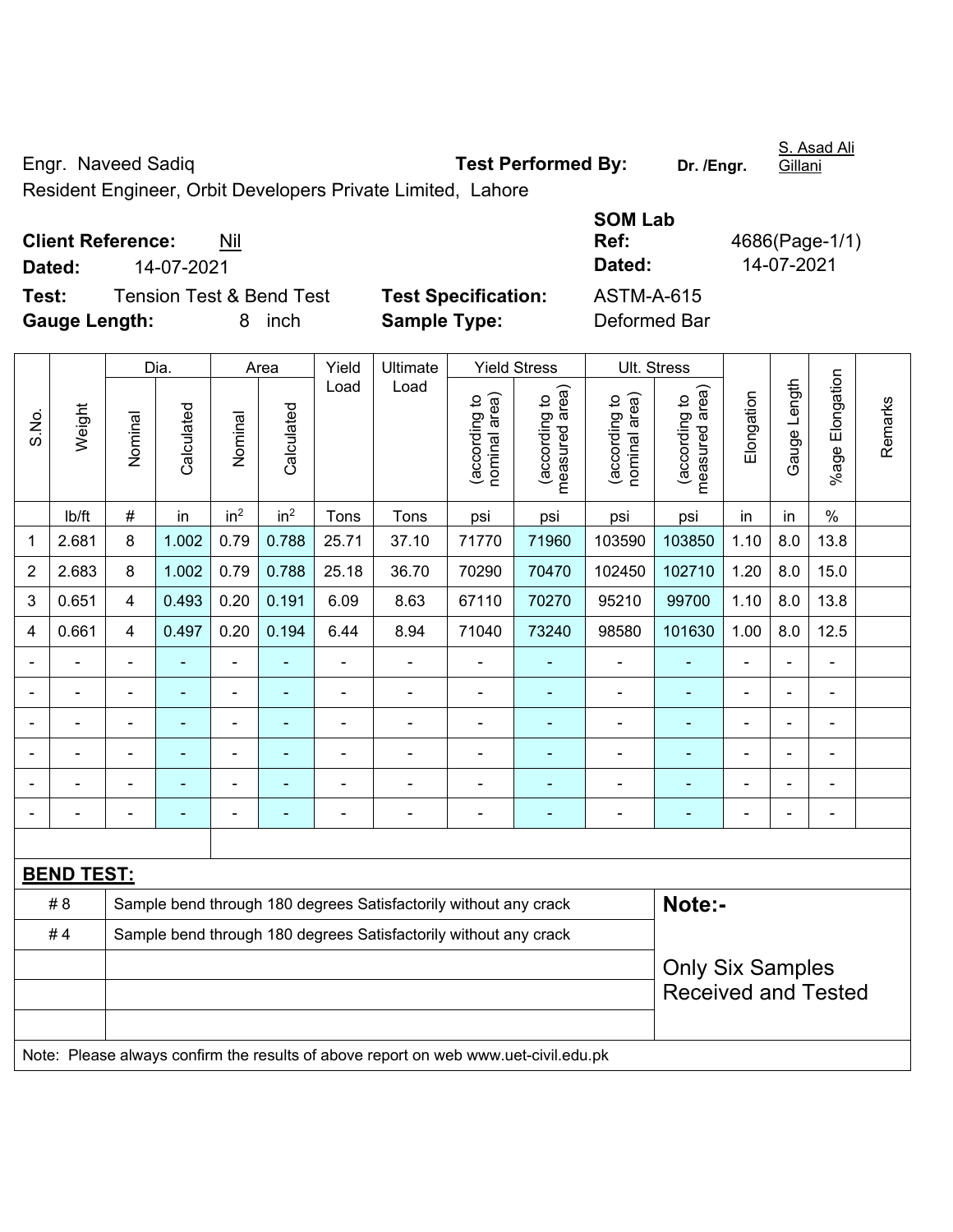Wasif Manzoor **Test Performed By:** Dr. /Engr. **S. Asad Ali Gillani** Ali Cillani

Salman Developers, 8-E/III Gulberge-III, Lahore (Project: Grand Square Mall)

|                                   | <b>SOM Lab</b>                           | 4687(Page- |
|-----------------------------------|------------------------------------------|------------|
| <b>Client Reference:</b><br>nil   | Ref:                                     | 1/1)       |
| 14-07-2021<br>Dated:              | Dated:                                   | 14-07-2021 |
| Test:<br>Tension Test & Bend Test | <b>Test Specification:</b><br>ASTM-A-615 |            |
| <b>Guage Length:</b><br>inch<br>8 | <b>Sample Type:</b><br>Deformed Bar      |            |

|                |                   | Dia.                                           |                |                 | Area                           |                                 | Ultimate                                                                            |                                 | <b>Yield Stress</b>      |                              | Ult. Stress                |                |                |                           |  |  |
|----------------|-------------------|------------------------------------------------|----------------|-----------------|--------------------------------|---------------------------------|-------------------------------------------------------------------------------------|---------------------------------|--------------------------|------------------------------|----------------------------|----------------|----------------|---------------------------|--|--|
| S.No.          | Weight            | Calculated<br>Calculated<br>Nominal<br>Nominal | Load           | Load            | nominal area)<br>(according to | (according to<br>measured area) | (according to<br>nominal area)                                                      | measured area)<br>(according to | Elongation               | Gauge Length                 | %age Elongation            | Remarks        |                |                           |  |  |
|                | lb/ft             | $\#$                                           | in             | in <sup>2</sup> | in <sup>2</sup>                | Tons                            | Tons                                                                                | psi                             | psi                      | psi                          | psi                        | in             | in             | $\%$                      |  |  |
| 1              | 2.617             | 8                                              | 0.990          | 0.79            | 0.769                          | 28.21                           | 33.97                                                                               | 78750                           | 80900                    | 94820                        | 97410                      | 1.00           | 8.0            | 12.5                      |  |  |
| $\overline{2}$ | 2.614             | 8                                              | 0.989          | 0.79            | 0.768                          | 28.95                           | 34.42                                                                               | 80820                           | 83140                    | 96100                        | 98860                      | 1.00           | 8.0            | 12.5                      |  |  |
| $\blacksquare$ | $\blacksquare$    | $\blacksquare$                                 | $\blacksquare$ | ÷,              | $\blacksquare$                 | $\blacksquare$                  | $\blacksquare$                                                                      | $\blacksquare$                  | $\blacksquare$           | $\qquad \qquad \blacksquare$ | $\blacksquare$             | $\blacksquare$ | $\blacksquare$ | ÷                         |  |  |
| $\blacksquare$ | ٠                 | $\overline{a}$                                 | $\blacksquare$ | ÷               | $\overline{a}$                 | Ē,                              | ÷,                                                                                  | $\qquad \qquad \blacksquare$    | ۰                        | $\blacksquare$               | -                          | $\blacksquare$ | ä,             | $\overline{\phantom{a}}$  |  |  |
| $\blacksquare$ | $\blacksquare$    | $\blacksquare$                                 | $\blacksquare$ | $\blacksquare$  | $\blacksquare$                 | $\blacksquare$                  | ÷,                                                                                  | $\blacksquare$                  | ÷                        | $\qquad \qquad \blacksquare$ | $\blacksquare$             | $\blacksquare$ | ä,             | $\blacksquare$            |  |  |
|                | $\blacksquare$    | $\blacksquare$                                 | $\blacksquare$ | $\blacksquare$  | ٠                              | $\blacksquare$                  | ÷                                                                                   | $\blacksquare$                  | $\overline{\phantom{0}}$ | $\blacksquare$               | ä,                         | $\blacksquare$ | $\blacksquare$ | $\blacksquare$            |  |  |
|                |                   |                                                | $\blacksquare$ | ä,              |                                |                                 | ÷                                                                                   | $\blacksquare$                  | ۰                        | $\blacksquare$               | ÷,                         | $\blacksquare$ | $\blacksquare$ | $\blacksquare$            |  |  |
|                |                   |                                                | ٠              | $\blacksquare$  |                                |                                 | $\blacksquare$                                                                      |                                 | ÷                        |                              | ÷,                         |                | $\blacksquare$ | $\blacksquare$            |  |  |
|                |                   |                                                | $\blacksquare$ | $\blacksquare$  |                                |                                 | $\blacksquare$                                                                      | $\blacksquare$                  | ۰                        |                              | ۰                          |                | $\blacksquare$ | $\blacksquare$            |  |  |
|                |                   |                                                |                | $\blacksquare$  | ٠                              | Ē,                              | $\overline{\phantom{a}}$                                                            | $\blacksquare$                  | ٠                        | $\blacksquare$               | -                          | $\blacksquare$ | $\blacksquare$ | $\blacksquare$            |  |  |
|                |                   |                                                |                |                 |                                |                                 |                                                                                     |                                 |                          |                              |                            |                |                |                           |  |  |
|                | <b>BEND TEST:</b> |                                                |                |                 |                                |                                 |                                                                                     |                                 |                          |                              |                            |                |                |                           |  |  |
|                | #8                |                                                |                |                 |                                |                                 | Sample bend through 180 degrees Satisfactorily without any crack                    |                                 |                          |                              | Note:-                     |                |                |                           |  |  |
|                |                   |                                                |                |                 |                                |                                 |                                                                                     |                                 |                          |                              |                            |                |                |                           |  |  |
|                |                   |                                                |                |                 |                                |                                 |                                                                                     |                                 |                          |                              |                            |                |                | <b>Only Three Samples</b> |  |  |
|                |                   |                                                |                |                 |                                |                                 |                                                                                     |                                 |                          |                              | <b>Received and Tested</b> |                |                |                           |  |  |
|                |                   |                                                |                |                 |                                |                                 |                                                                                     |                                 |                          |                              |                            |                |                |                           |  |  |
|                |                   |                                                |                |                 |                                |                                 | Note: Please always confirm the results of above report on web www.uet-civil.edu.pk |                                 |                          |                              |                            |                |                |                           |  |  |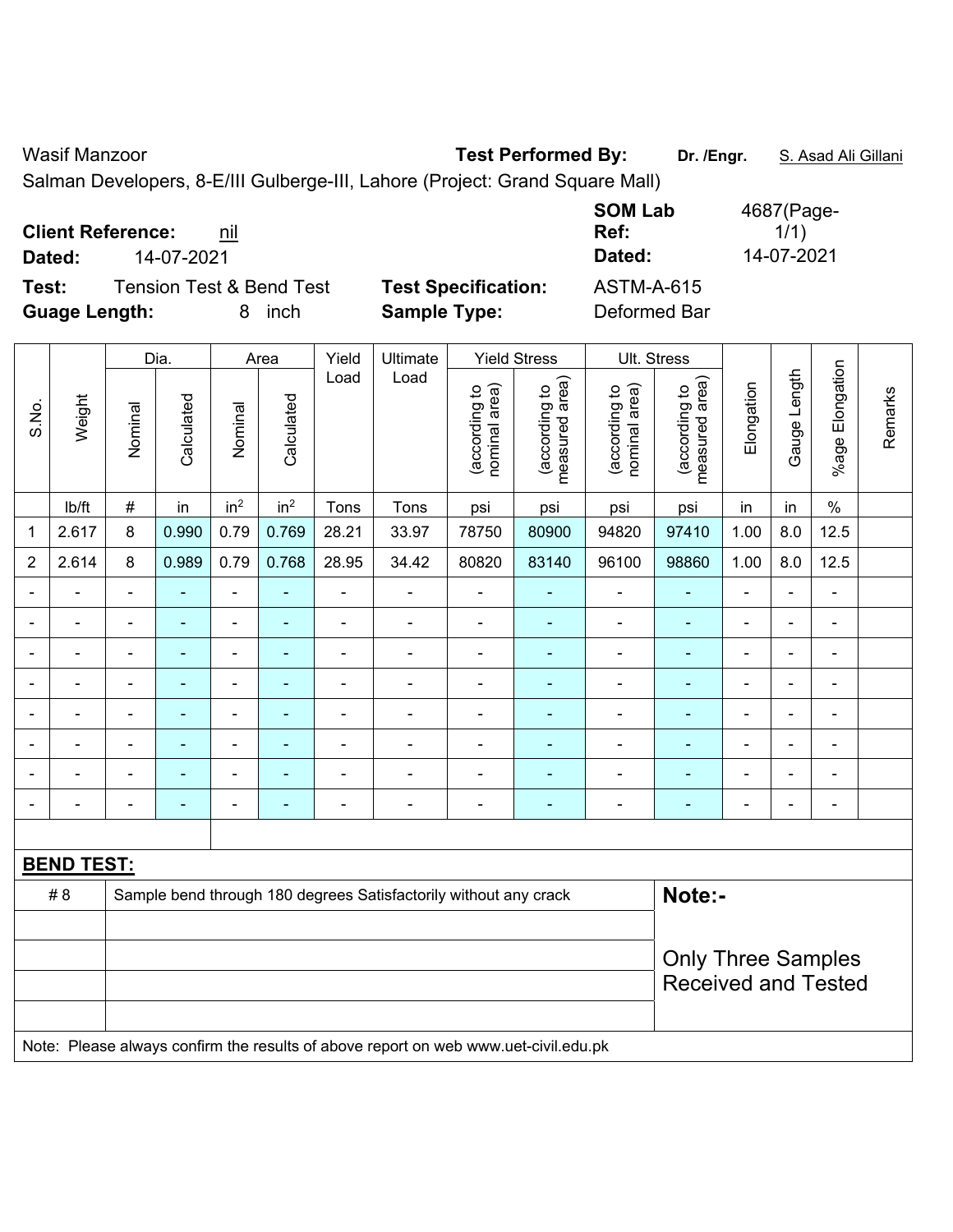Takbeer Tpwer **Test Performed By:** Dr. /Engr. **S. Asad Ali Gillani** Mecload Road Lahore

1/1)

 $\top$ 

**Client Reference: nil** 

**Dated:** 14-07-2021 **Dated:** 14-07-2021

 $\overline{\phantom{a}}$ 

**Test:** Tension Test & Bend Test **Test Specification: Gauge Length:** 8 inch **Sample Type:** Deformed Bar

 $\overline{\phantom{a}}$ 

 $\overline{\phantom{a}}$ 

| <b>ASTM-A-615</b> |  |
|-------------------|--|
| Deformed Bar      |  |

**SOM Lab Ref:** 

|                |                   |                | Dia.       |                 | Area            | Yield                    | Ultimate                                                                            |                                | <b>Yield Stress</b>             |                                | Ult. Stress                                 |                |                |                       |         |  |
|----------------|-------------------|----------------|------------|-----------------|-----------------|--------------------------|-------------------------------------------------------------------------------------|--------------------------------|---------------------------------|--------------------------------|---------------------------------------------|----------------|----------------|-----------------------|---------|--|
| S.No.          | Weight            | Nominal        | Calculated | Nominal         | Calculated      | Load                     | Load                                                                                | nominal area)<br>(according to | measured area)<br>(according to | (according to<br>nominal area) | (according to<br>measured area)<br>measured | Elongation     | Gauge Length   | Elongation<br>$%$ age | Remarks |  |
|                | lb/ft             | $\#$           | in         | in <sup>2</sup> | in <sup>2</sup> | Tons                     | Tons                                                                                | psi                            | psi                             | psi                            | psi                                         | in             | in             | $\%$                  |         |  |
| 1              | 2.623             | 8              | 0.991      | 0.79            | 0.771           | 23.24                    | 32.23                                                                               | 64890                          | 66490                           | 89990                          | 92200                                       | 1.40           | 8.0            | 17.5                  |         |  |
| $\overline{2}$ | 1.498             | $6\phantom{1}$ | 0.748      | 0.44            | 0.440           | 14.48                    | 18.62                                                                               | 72560                          | 72560                           | 93350                          | 93350                                       | 1.30           | 8.0            | 16.3                  |         |  |
|                |                   | $\blacksquare$ | ÷,         | ÷,              |                 | $\blacksquare$           | $\blacksquare$                                                                      | ä,                             |                                 | $\blacksquare$                 | $\blacksquare$                              | $\blacksquare$ | $\blacksquare$ | ÷,                    |         |  |
|                | $\blacksquare$    | $\blacksquare$ | ÷,         | ÷,              | ٠               | $\blacksquare$           | $\blacksquare$                                                                      | $\overline{\phantom{a}}$       | $\blacksquare$                  | ۰                              | $\blacksquare$                              | $\blacksquare$ | $\blacksquare$ | ÷,                    |         |  |
|                |                   |                |            | ÷               |                 |                          |                                                                                     |                                |                                 |                                |                                             |                |                | ÷                     |         |  |
|                |                   |                |            | ÷               |                 |                          |                                                                                     |                                |                                 |                                |                                             |                |                | ÷                     |         |  |
|                |                   |                | ۰          | ÷               |                 |                          | $\blacksquare$                                                                      | Ē,                             |                                 |                                | -                                           | Ē,             | $\blacksquare$ | ۰                     |         |  |
|                |                   |                | ۰          | ÷               |                 |                          | $\blacksquare$                                                                      | $\blacksquare$                 |                                 | $\blacksquare$                 | ä,                                          | Ē,             | $\blacksquare$ | ۰                     |         |  |
|                |                   |                | ۰          | ÷               |                 | $\overline{\phantom{0}}$ | $\blacksquare$                                                                      | $\overline{\phantom{a}}$       | ۰                               | $\blacksquare$                 | $\blacksquare$                              | ٠              | $\blacksquare$ | ۰                     |         |  |
|                |                   |                |            |                 |                 |                          |                                                                                     |                                |                                 |                                | ۳                                           |                |                | ۰                     |         |  |
|                |                   |                |            |                 |                 |                          |                                                                                     |                                |                                 |                                |                                             |                |                |                       |         |  |
|                | <b>BEND TEST:</b> |                |            |                 |                 |                          |                                                                                     |                                |                                 |                                |                                             |                |                |                       |         |  |
|                | # 8               |                |            |                 |                 |                          | Sample bend through 180 degrees Satisfactorily without any crack                    |                                |                                 |                                | Note:-                                      |                |                |                       |         |  |
|                | #6                |                |            |                 |                 |                          | Sample bend through 180 degrees Satisfactorily without any crack                    |                                |                                 |                                |                                             |                |                |                       |         |  |
|                |                   |                |            |                 |                 |                          |                                                                                     |                                |                                 |                                | <b>Only Four Samples</b>                    |                |                |                       |         |  |
|                |                   |                |            |                 |                 |                          |                                                                                     |                                |                                 |                                | <b>Received and Tested</b>                  |                |                |                       |         |  |
|                |                   |                |            |                 |                 |                          |                                                                                     |                                |                                 |                                |                                             |                |                |                       |         |  |
|                |                   |                |            |                 |                 |                          | Note: Please always confirm the results of above report on web www.uet-civil.edu.pk |                                |                                 |                                |                                             |                |                |                       |         |  |

4684,4688(Page-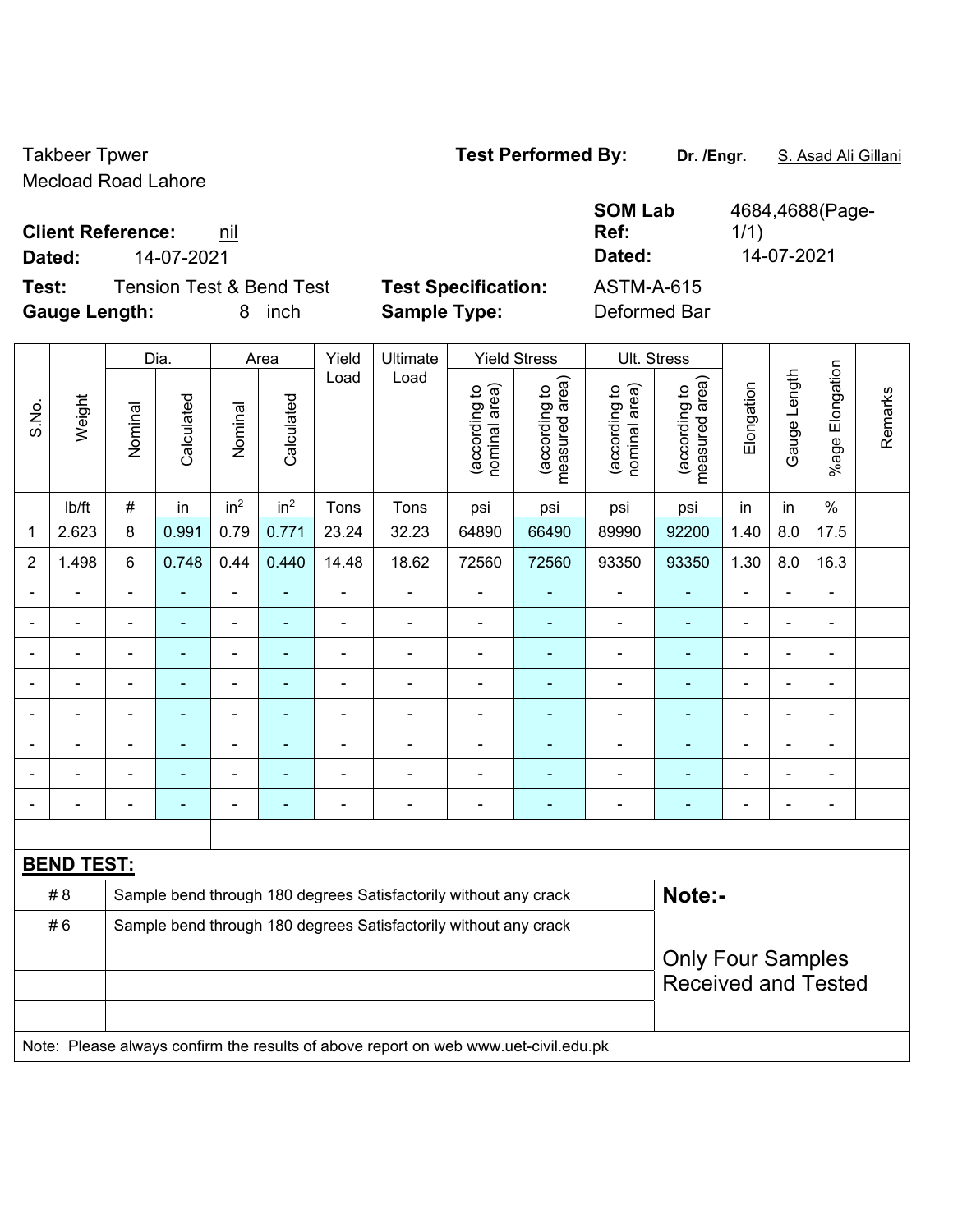Muhammad Shahbaz **Test Performed By:** Dr. /Engr. Imperium Hospitality (Pvt) Ltd. Lahore

S. Asad Ali

**Client Reference:** IHPL/Steel/0103 **Dated:** 13-07-2021 **Dated:** 14-07-2021 **Test:** Tension Test & Bend Test **Test Specification:** 

| <b>SOM Lab</b>    |                |
|-------------------|----------------|
| Ref:              | 4690(Page-1/3) |
| Dated:            | 14-07-2021     |
| <b>ASTM-A-615</b> |                |

**Gauge Length:** 8 inch **Sample Type:** Deformed Bar

|       |                      |                         | Dia.           |                 | Area            | Yield | Ultimate                                                                            |                                | <b>Yield Stress</b>             | Ult. Stress                    |                                 |                |              |                           |         |  |  |  |
|-------|----------------------|-------------------------|----------------|-----------------|-----------------|-------|-------------------------------------------------------------------------------------|--------------------------------|---------------------------------|--------------------------------|---------------------------------|----------------|--------------|---------------------------|---------|--|--|--|
| S.No. | Weight               | Nominal                 | Calculated     | Nominal         | Calculated      | Load  | Load                                                                                | nominal area)<br>(according to | (according to<br>measured area) | (according to<br>nominal area) | (according to<br>measured area) | Elongation     | Gauge Length | Elongation<br>$%$ age $ $ | Remarks |  |  |  |
|       | lb/ft                | $\#$                    | in             | in <sup>2</sup> | in <sup>2</sup> | Tons  | Tons                                                                                | psi                            | psi                             | psi                            | psi                             | in             | in           | $\frac{0}{0}$             |         |  |  |  |
| 1     | 0.657                | $\overline{\mathbf{4}}$ | 0.496          | 0.20            | 0.193           | 6.93  | 9.23                                                                                | 76440                          | 79210                           | 101730                         | 105420                          | 0.90           | 8.0          | 11.3                      |         |  |  |  |
| 2     | 0.658                | $\overline{4}$          | 0.496          | 0.20            | 0.193           | 7.00  | 9.35                                                                                | 77230                          | 80030                           | 103080                         | 106820                          | 0.90           | 8.0          | 11.3                      |         |  |  |  |
| 3     | 0.654                | 4                       | 0.494          | 0.20            | 0.192           | 7.03  | 9.53                                                                                | 77560                          | 80800                           | 105100                         | 109480                          | 0.90           | 8.0          | 11.3                      |         |  |  |  |
|       |                      |                         | ۰              | $\blacksquare$  |                 | -     | $\overline{a}$                                                                      | $\overline{\phantom{a}}$       |                                 | $\overline{\phantom{0}}$       |                                 |                |              | $\blacksquare$            |         |  |  |  |
|       |                      |                         | ÷,             | $\blacksquare$  | $\blacksquare$  |       | $\overline{a}$                                                                      | $\blacksquare$                 | $\blacksquare$                  | $\blacksquare$                 | ٠                               | $\blacksquare$ |              | $\blacksquare$            |         |  |  |  |
|       |                      | ä,                      | ÷,             | $\blacksquare$  | $\blacksquare$  | ä,    | ÷,                                                                                  | $\blacksquare$                 | ä,                              | $\blacksquare$                 | ÷,                              |                |              | ÷,                        |         |  |  |  |
|       |                      |                         | $\blacksquare$ | $\blacksquare$  |                 |       |                                                                                     |                                | ÷,                              | $\blacksquare$                 |                                 |                |              | $\blacksquare$            |         |  |  |  |
|       |                      |                         |                |                 |                 |       |                                                                                     |                                |                                 |                                |                                 |                |              |                           |         |  |  |  |
|       |                      |                         |                | $\blacksquare$  |                 |       | ۰                                                                                   |                                |                                 |                                |                                 |                |              | $\blacksquare$            |         |  |  |  |
|       |                      |                         |                |                 |                 |       |                                                                                     |                                |                                 |                                |                                 |                |              | $\blacksquare$            |         |  |  |  |
|       | <b>Witnessed By:</b> |                         |                |                 |                 |       | Rafi Ullah (IHPL) & Ali Hasnain Khan, Jr. Planing Engineer, Kingcrete Builders.     |                                |                                 |                                |                                 |                |              |                           |         |  |  |  |
|       | <b>BEND TEST:</b>    |                         |                |                 |                 |       |                                                                                     |                                |                                 |                                |                                 |                |              |                           |         |  |  |  |
|       | #4                   |                         |                |                 |                 |       | Sample bend through 180 degrees Satisfactorily without any crack                    |                                |                                 |                                | Note:-                          |                |              |                           |         |  |  |  |
|       | #4                   |                         |                |                 |                 |       | Sample bend through 180 degrees Satisfactorily without any crack                    |                                |                                 |                                |                                 |                |              |                           |         |  |  |  |
|       |                      |                         |                |                 |                 |       |                                                                                     |                                |                                 |                                | <b>Only Five Samples</b>        |                |              |                           |         |  |  |  |
|       |                      |                         |                |                 |                 |       |                                                                                     |                                |                                 |                                | <b>Received and Tested</b>      |                |              |                           |         |  |  |  |
|       |                      |                         |                |                 |                 |       |                                                                                     |                                |                                 |                                |                                 |                |              |                           |         |  |  |  |
|       |                      |                         |                |                 |                 |       | Note: Please always confirm the results of above report on web www.uet-civil.edu.pk |                                |                                 |                                |                                 |                |              |                           |         |  |  |  |

Gillani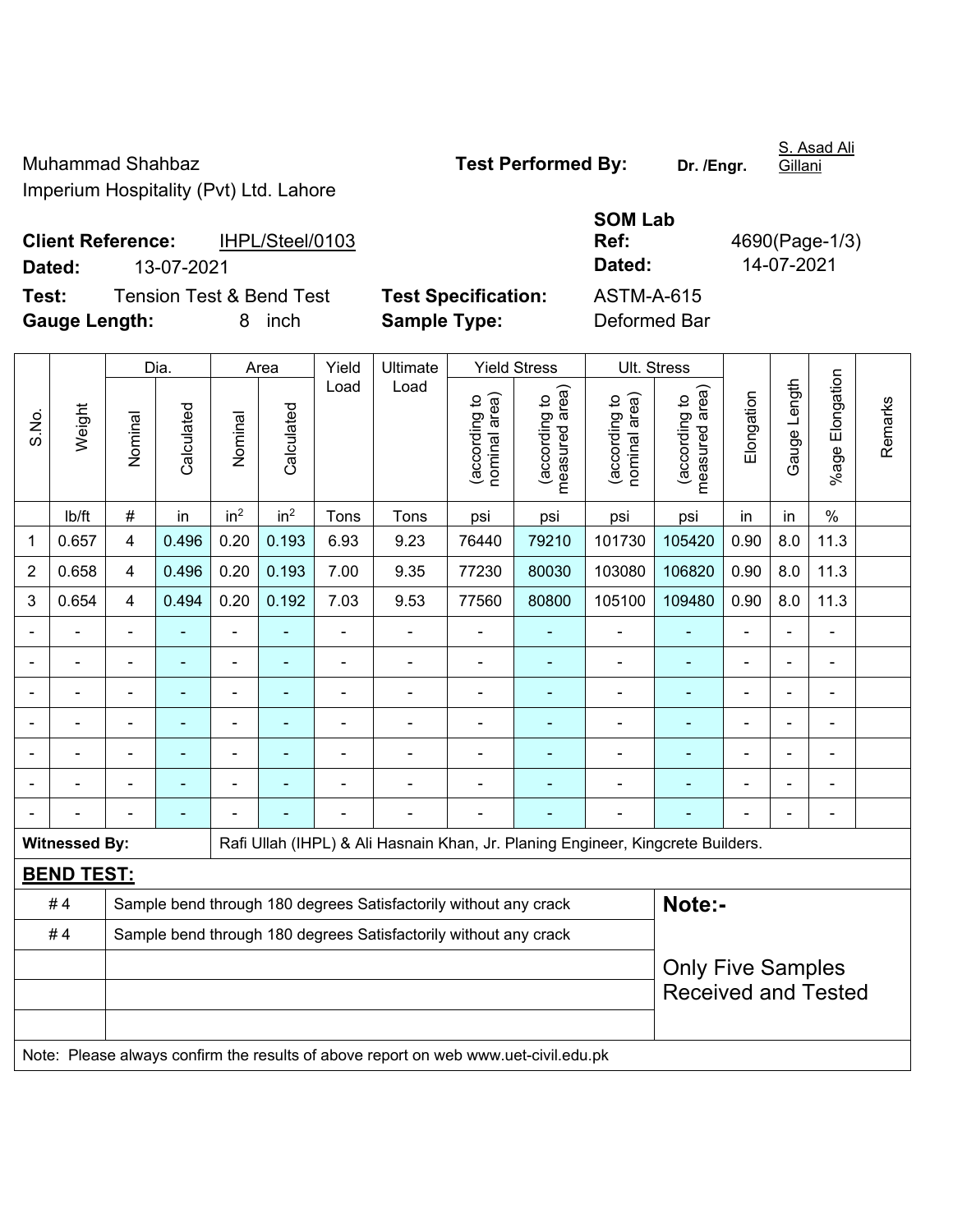Muhammad Shahbaz **Test Performed By:** Dr. /Engr. Imperium Hospitality (Pvt) Ltd. Lahore

S. Asad Ali **Gillani** 

**Client Reference:** IHPL/Steel/0101 **Dated:** 13-07-2021 **Dated:** 14-07-2021 **Test:** Tension Test & Bend Test **Test Specification:** ASTM-A-615

**Gauge Length:** 8 inch **Sample Type:** Deformed Bar

**SOM Lab Ref:** 4690(Page-2/3)

Dia. | Area | Yield | Ultimate | Yield Stress | Ult. Stress %age Elongation %age Elongation Gauge Length Load Load Gauge Length (according to<br>measured area) measured area) measured area) (according to<br>nominal area) (according to<br>nominal area) nominal area) nominal area) (according to<br>measured area) Elongation Elongation (according to (according to (according to (according to Remarks Remarks Weight **Calculated Calculated** Calculated Calculated S.No. Nominal Nominal Vominal Nominal | lb/ft | # | in | in<sup>2</sup> | in<sup>2</sup> | Tons | Tons | psi | psi | psi | psi | in | in | % 1 1.480 6 0.744 0.44 0.435 14.42 18.98 72300 73130 95140 96230 1.10 8.0 13.8 2 | 1.476 | 6 | 0.743 | 0.44 | 0.434 | 13.74 | 18.78 | 68880 | 69830 | 94120 | 95420 | 1.00 | 8.0 | 12.5 3 | 1.472 | 6 | 0.743 | 0.44 | 0.433 | 13.71 | 18.86 | 68730 | 69840 | 94530 | 96060 | 1.10 | 8.0 | 13.8 - - - - - - - - - - - - - - - - - - - - - - - - - - - - - - - - - - - - - - - - - - - - - - - - - - - - - - - - - - - - - - - - - - - - - - - - - - - - - - - - - - - - - - - - - - - - - - - - - - - - - - - - - Witnessed By: **Rafi Ullah (IHPL) & Ali Hasnain Khan, Jr. Planing Engineer, Kingcrete Builders. BEND TEST:**  # 6 Sample bend through 180 degrees Satisfactorily without any crack **Note:- Note:** #6 Sample bend through 180 degrees Satisfactorily without any crack Only Five Samples Received and Tested Note: Please always confirm the results of above report on web www.uet-civil.edu.pk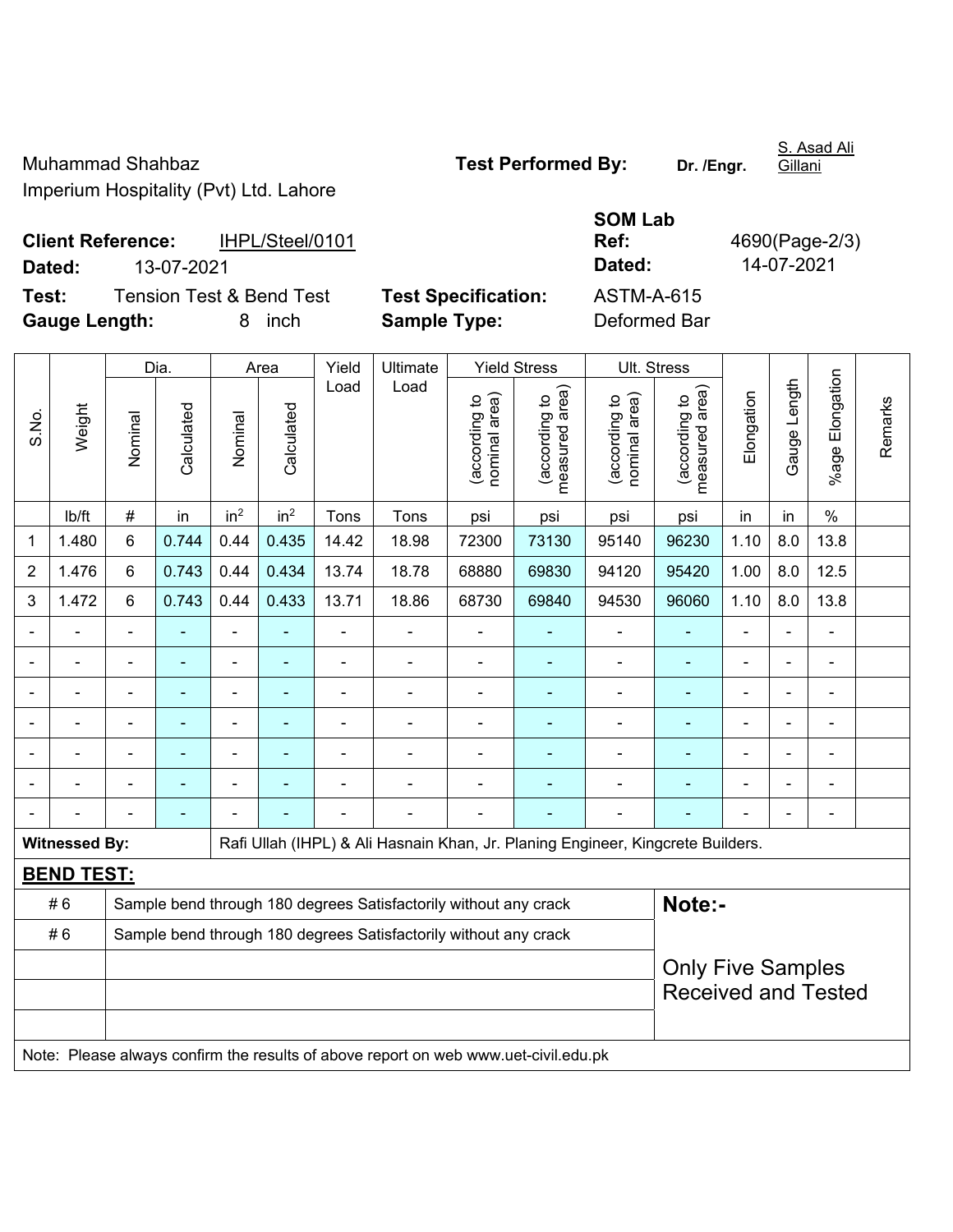Muhammad Shahbaz **Test Performed By:** Dr. /Engr. Imperium Hospitality (Pvt) Ltd. Lahore

S. Asad Ali Gillani

**Client Reference:** IHPL/Steel/0102 **Dated:** 13-07-2021 **Dated:** 14-07-2021 **Test:** Tension Test & Bend Test **Test Specification:** ASTM-A-615

**Gauge Length:** 8 inch **Sample Type:** Deformed Bar

|       |                      | Dia.                     |                | Area            |                 | Yield          | Ultimate                                                                            |                               | <b>Yield Stress</b>             | Ult. Stress                   |                                 |                |                          |                            |         |
|-------|----------------------|--------------------------|----------------|-----------------|-----------------|----------------|-------------------------------------------------------------------------------------|-------------------------------|---------------------------------|-------------------------------|---------------------------------|----------------|--------------------------|----------------------------|---------|
| S.No. | Weight               | Nominal                  | Calculated     | Nominal         | Calculated      | Load           | Load                                                                                | nominal area)<br>according to | (according to<br>measured area) | nominal area)<br>according to | (according to<br>measured area) | Elongation     | Gauge Length             | Elongation<br>%agel        | Remarks |
|       | lb/ft                | #                        | in             | in <sup>2</sup> | in <sup>2</sup> | Tons           | Tons                                                                                | psi                           | psi                             | psi                           | psi                             | in             | in                       | $\frac{0}{0}$              |         |
| 1     | 2.683                | 8                        | 1.002          | 0.79            | 0.788           | 27.59          | 35.49                                                                               | 77040                         | 77230                           | 99090                         | 99340                           | 1.20           | 8.0                      | 15.0                       |         |
| 2     | 2.678                | 8                        | 1.001          | 0.79            | 0.787           | 28.72          | 36.16                                                                               | 80170                         | 80470                           | 100940                        | 101330                          | 1.50           | 8.0                      | 18.8                       |         |
| 3     | 2.604                | 8                        | 0.987          | 0.79            | 0.765           | 28.08          | 36.56                                                                               | 78400                         | 80970                           | 102080                        | 105420                          | 1.30           | 8.0                      | 16.3                       |         |
|       |                      |                          | $\blacksquare$ | $\overline{a}$  |                 |                |                                                                                     |                               |                                 |                               |                                 |                |                          | ÷                          |         |
|       |                      |                          |                | ÷               |                 | ä,             | $\blacksquare$                                                                      | $\blacksquare$                |                                 |                               |                                 |                |                          | ÷                          |         |
|       |                      | $\blacksquare$           | $\blacksquare$ | $\overline{a}$  |                 | $\blacksquare$ | $\blacksquare$                                                                      |                               | ۰                               | $\blacksquare$                | ٠                               | $\blacksquare$ | $\overline{\phantom{0}}$ | ۰                          |         |
|       |                      | $\blacksquare$           | ä,             | ä,              | $\blacksquare$  | L,             | $\blacksquare$                                                                      | $\blacksquare$                |                                 | L,                            | ä,                              | ä,             | $\blacksquare$           | $\blacksquare$             |         |
|       |                      | ÷                        | ÷,             | ÷               |                 | ä,             | $\overline{a}$                                                                      | ä,                            | ۰                               | ÷                             | $\blacksquare$                  | $\blacksquare$ | $\blacksquare$           | $\blacksquare$             |         |
|       |                      | $\overline{\phantom{a}}$ | ä,             | ÷               |                 | ä,             | $\blacksquare$                                                                      | ä,                            |                                 | $\overline{\phantom{a}}$      | $\blacksquare$                  | $\blacksquare$ |                          | $\blacksquare$             |         |
|       |                      |                          | ÷              |                 |                 |                |                                                                                     | ä,                            |                                 |                               |                                 |                |                          | ۰                          |         |
|       | <b>Witnessed By:</b> |                          |                |                 |                 |                | Rafi Ullah (IHPL) & Ali Hasnain Khan, Jr. Planing Engineer, Kingcrete Builders.     |                               |                                 |                               |                                 |                |                          |                            |         |
|       | <b>BEND TEST:</b>    |                          |                |                 |                 |                |                                                                                     |                               |                                 |                               |                                 |                |                          |                            |         |
|       | # 8                  |                          |                |                 |                 |                | Sample bend through 180 degrees Satisfactorily without any crack                    |                               |                                 |                               | Note:-                          |                |                          |                            |         |
|       | #8                   |                          |                |                 |                 |                | Sample bend through 180 degrees Satisfactorily without any crack                    |                               |                                 |                               |                                 |                |                          |                            |         |
|       |                      |                          |                |                 |                 |                |                                                                                     |                               |                                 |                               | <b>Only Five Samples</b>        |                |                          |                            |         |
|       |                      |                          |                |                 |                 |                |                                                                                     |                               |                                 |                               |                                 |                |                          | <b>Received and Tested</b> |         |
|       |                      |                          |                |                 |                 |                |                                                                                     |                               |                                 |                               |                                 |                |                          |                            |         |
|       |                      |                          |                |                 |                 |                | Note: Please always confirm the results of above report on web www.uet-civil.edu.pk |                               |                                 |                               |                                 |                |                          |                            |         |

**SOM Lab** 

**Ref:** 4690(Page-3/3)